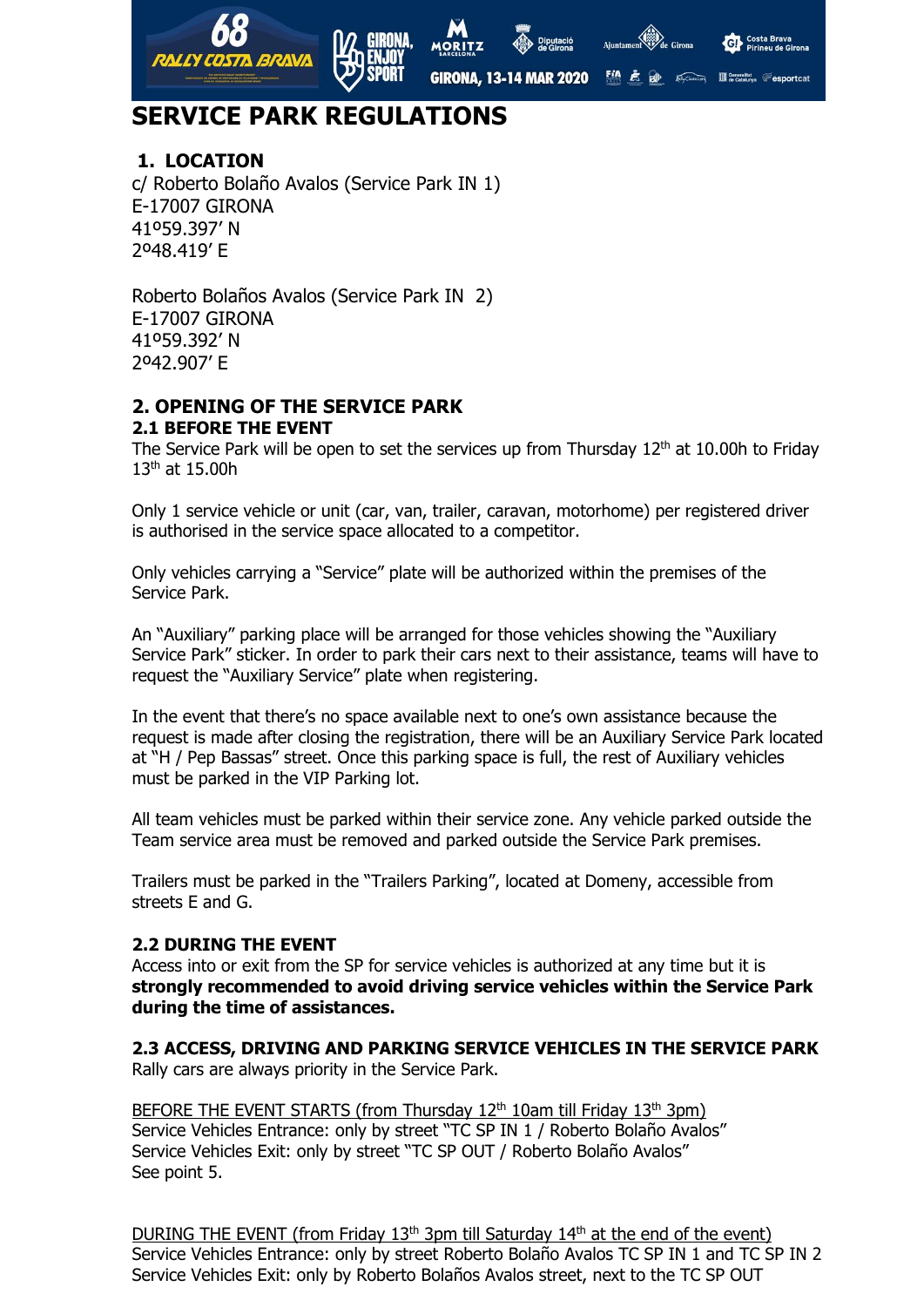

See plan in point 5, with their corresponding direction of the traffic. **It is strictly forbidden to open the barriers of any other street to gain access into the Service Park.**

Vehicles must follow the direction of every street when the street is only one direction. Only bikes, scooters and motorbikes are allowed to be driven in opposite direction and have to take maximum care.

#### **Speed inside the service park must not exceed 25 km/h**

### **3. OTHER REGULATIONS**

3.1 It is **forbidden to make holes** in the ground (to hold tents). You must use ballasts.

- 3.2 It is **compulsory the use of a ground protector** (covering the whole service area) in order to avoid stains and contamination.
- 3.3 It is **compulsory to collect all litter**. Containers will be available on every street.
- 3.4 It is **compulsory to collect all litter**. Containers will be available on every street.
- 3.5 It is strictly forbidden to refill inside the Service Park. There is a Refuelling Zone in the "Petrem" gas station located in the roundabout right after the Service Park exit.

#### **4 NAMES ON STREETS**

- 4.1 We have given a "rally name" to every street used for the SP.
- 4.2 These names will be shown during the event at the beginning of every street.

This is the list :

- A : Salvador SERVIA
- A1 : Maurizio VERINI Sq.
- B : Walter RÖHRL
- C : Sandro MUNARI
- D : Tony CARELLO
- E : Markku ALEN
- F : Joan FERNANDEZ
- G : Colin McRAE
- H : Pep BASSAS Auxiliary Service Parking
- I : Björn WALDEGARD
- J : Stig BLOMQVIST Field Big Teams Area
- K : Henri TOIVONEN
- L : Antonio ZANINI
- M : Carlos SAINZ
- N : Didier AURIOL
- O : Richard BURNS
- P : Tommi MÄKINEN
- Q : Fabrizio TABATON

#### **5. SERVICE PARK OVERVIEW**